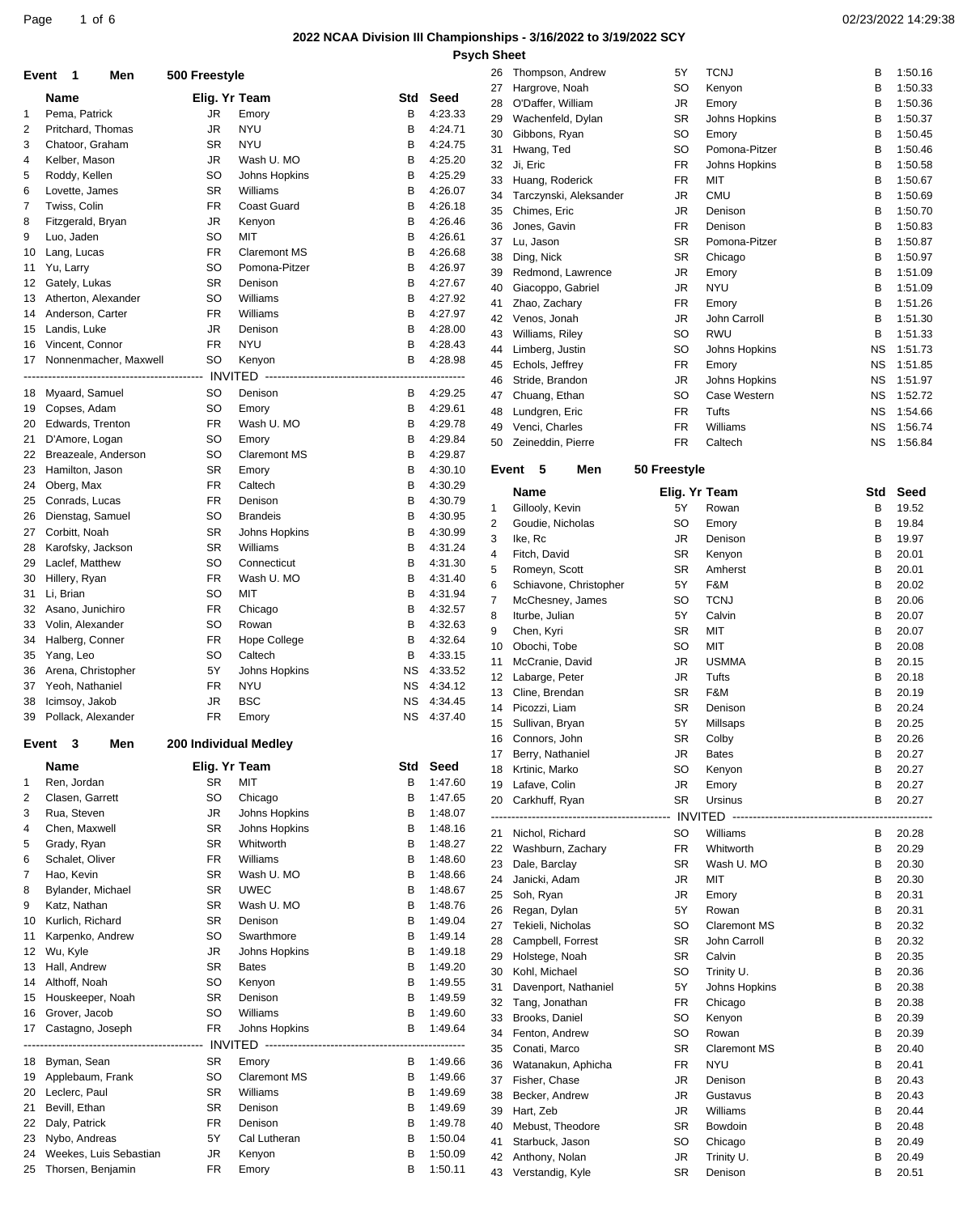### Page 2 of 6 02/23/2022 14:29:38

#### **2022 NCAA Division III Championships - 3/16/2022 to 3/19/2022 SCY Psych Sheet**

|  | <b>Psych She</b> |
|--|------------------|
|--|------------------|

|          |                                      |                     |                                  | 2022 NCAA Division III Champ |                    |
|----------|--------------------------------------|---------------------|----------------------------------|------------------------------|--------------------|
|          |                                      |                     |                                  |                              | Ps                 |
| 44       | Collishaw, James                     | SO                  | Ithaca                           | В                            | 20.52              |
| 45       | Ellison, Alexander                   | <b>FR</b>           | MIT                              | В                            | 20.54              |
| 46       | KISELNIKOV, ARTHUR                   | JR                  | Chicago                          | В                            | 20.55              |
| 47       | Zaneski, Stanley                     | 5Υ                  | Ithaca                           | В                            | 20.55              |
| 48       | Feldmann, Erik                       | JR.                 | CMU                              | В                            | 20.56              |
| 49       | Reimon, Alec                         | SR                  | <b>NYU</b>                       | В                            | 20.57              |
| 50       | Heeres, Jacob                        | JR<br><b>FR</b>     | Calvin<br>Tufts                  | В<br>В                       | 20.57              |
| 51<br>52 | Euvrard, Soeren<br>Bick, Austin      | SO                  | Wash U. MO                       | В                            | 20.57<br>20.58     |
| 53       | Vitek, Jeffrey                       | SR                  | Johns Hopkins                    | ΝS                           | 20.66              |
| 54       | Crocker, Mark                        | SO                  | <b>SUNY Geneseo</b>              | ΝS                           | 20.76              |
| 55       | Sim, Hwamin                          | <b>SR</b>           | Emory                            | NS.                          | 20.78              |
| 56       | Yin, Dylan                           | <b>FR</b>           | Emory                            | ΝS                           | 20.86              |
| 57       | Ma, Jonathan                         | JR                  | Wash U. MO                       | ΝS                           | 20.87              |
| 58       | Meyer, Jacob                         | SO                  | Emory                            | ΝS                           | 20.87              |
| 59       | Grand'Pierre, Alexandre              | <b>FR</b>           | Bowdoin                          | ΝS                           | 20.94              |
| 60       | Early, Nathaniel                     | SO                  | Trinity U.                       | ΝS                           | 21.02              |
| 61       | Finkel, Justin                       | <b>FR</b>           | Connecticut                      | ΝS                           | 21.09              |
| 62       | Ober, Nathan                         | SO                  | Catholic UA                      | ΝS                           | 21.22              |
| 63       | Rodarte, Luke                        | SR                  | Cal Lutheran                     | ΝS                           | 21.29              |
| 64       | Ssengonzi, Jesse                     | SO                  | Chicago                          | ΝS                           | 21.35              |
| 65<br>66 | Bland, Tyler<br>McCormick, Alexander | JR.<br>SO           | <b>Coast Guard</b><br>Wash U. MO | NS.<br>ΝS                    | 21.42<br>22.00     |
| 67       | Lin, Jason                           | <b>FR</b>           | Caltech                          | ΝS                           | 22.01              |
| 68       | Whitcomb, Nicholas                   | JR.                 | Williams                         | ΝS                           | 22.96              |
|          |                                      |                     |                                  |                              |                    |
|          | Event<br>7<br>Men                    | 200 Medley Relay    |                                  |                              |                    |
|          | Name                                 |                     |                                  | Std                          | Seed               |
| 1        | Emory                                |                     |                                  | В                            | 1:26.73            |
| 2        | Kenyon                               |                     |                                  | B                            | 1:27.68            |
| 3        | Denison                              |                     |                                  | В                            | 1:27.74            |
| 4        | Johns Hopkins                        |                     |                                  | В                            | 1:27.90            |
| 5        | <b>MIT</b>                           |                     |                                  | В<br>В                       | 1:28.00            |
| 6<br>7   | John Carroll<br><b>Claremont MS</b>  |                     |                                  | В                            | 1:28.22<br>1:28.57 |
| 8        | <b>UWEC</b>                          |                     |                                  | В                            | 1:28.65            |
| 9        | Chicago                              |                     |                                  | В                            | 1:28.70            |
| 10       | Williams                             |                     |                                  | В                            | 1:28.79            |
| 11       | Calvin                               |                     |                                  | В                            | 1:29.03            |
| 12       | Bowdoin                              |                     |                                  | В                            | 1:29.26            |
| 13       | <b>CMU</b>                           |                     |                                  | В                            | 1:29.29            |
| 14       | Pomona-Pitzer                        |                     |                                  | B                            | 1:29.30            |
| 15       | Trinity U.                           |                     |                                  | В                            | 1:29.33            |
|          | 16 F&M                               |                     |                                  | В                            | 1:29.35            |
|          | 17 Wash U. MO                        |                     |                                  | в                            | 1:29.40            |
| 18       | <b>TCNJ</b>                          |                     |                                  | В                            | 1:29.42            |
|          | 19 Tufts                             |                     |                                  | В                            | 1:29.49            |
|          | 20 Rowan                             |                     |                                  | В                            | 1:29.51            |
| 21       | Hope College                         |                     |                                  | В                            | 1:30.28            |
|          | 22 NYU                               |                     |                                  | В                            | 1:30.70            |
| 23       | Ithaca                               |                     |                                  | В                            | 1:30.81            |
| 24       | Caltech                              |                     |                                  | NS.                          | 1:31.79            |
| 25       | Whitworth                            |                     |                                  | ΝS                           | 1:32.30            |
|          | Event<br>9<br>Men                    | 200 Freestyle Relay |                                  |                              |                    |
|          | Name                                 |                     |                                  | Std                          | Seed               |
| 1        | MIT                                  |                     |                                  | в                            | 1:19.39            |
| 2        | Denison                              |                     |                                  | В                            | 1:19.73            |
| 3        | Rowan                                |                     |                                  | В                            | 1:19.87            |
| 4        | Kenyon                               |                     |                                  | В                            | 1:20.20            |
| 5        | Calvin                               |                     |                                  | В                            | 1:20.24            |
| 6        | Johns Hopkins                        |                     |                                  | В<br>В                       | 1:20.24            |
| 7<br>8   | Williams<br>John Carroll             |                     |                                  | B                            | 1:20.48<br>1:20.53 |
| 9        |                                      |                     |                                  |                              |                    |
|          |                                      |                     |                                  | В                            |                    |
| 10       | F&M<br>Tufts                         |                     |                                  | В                            | 1:20.67<br>1:21.13 |

12 Trinity U. B 1:21.16 13 Claremont MS B 1:21.18 NYU B 1:21.27

| 15<br>16                   | <b>CMU</b><br>Chicago |                       |                                           | в<br>В | 1:21.27<br>1:21.32 |
|----------------------------|-----------------------|-----------------------|-------------------------------------------|--------|--------------------|
| 17                         | Ithaca                |                       |                                           | В      | 1:21.36            |
| 18                         | Bowdoin               |                       |                                           | В      | 1:21.40            |
| 19                         | <b>TCNJ</b>           |                       |                                           | В      | 1:21.78            |
| 20                         | Wash U. MO            |                       |                                           | В      | 1:21.84            |
| 21                         | Pomona-Pitzer         |                       |                                           | В      | 1:22.18            |
| 22                         | Whitworth             |                       |                                           | ΝS     | 1:22.78            |
|                            | <b>UWEC</b>           |                       |                                           | NS     | 1:22.93            |
| 23<br>24                   | Caltech               |                       |                                           | ΝS     | 1:23.67            |
| 25                         | Hope College          |                       |                                           | NS     | 1:23.82            |
| Event                      | 11<br>Men             | 400 Individual Medley |                                           |        |                    |
|                            | Name                  | Elig. Yr Team         |                                           | Std    | Seed               |
| 1                          | Fitzgerald, Bryan     | JR                    | Kenyon                                    | В      | 3:51.20            |
| 2                          | Wadsworth, Jack       | <b>FR</b>             | Ithaca                                    | В      | 3:51.34            |
| 3                          | Thorsen, Benjamin     | FR                    | Emory                                     | В      | 3:53.72            |
| 4                          | Byman, Sean           | SR                    | Emory                                     | в      | 3:54.22            |
| 5                          | Huang, Roderick       | <b>FR</b>             | MIT                                       | В      | 3:54.27            |
| 6                          | Katz, Nathan          | <b>SR</b>             | Wash U. MO                                | В      | 3:54.42            |
| 7                          | Castagno, Joseph      | FR                    | Johns Hopkins                             | в      | 3:54.79            |
| 8                          | Conrads, Lucas        | FR                    | Denison                                   | В      | 3:54.87            |
| 9                          |                       | SO                    |                                           | В      | 3:54.99            |
|                            | Gibbons, Ryan         |                       | Emory                                     |        |                    |
| 10                         | Ji, Eric              | FR                    | Johns Hopkins                             | В      | 3:55.53            |
| 11                         | O'Daffer, William     | JR                    | Emory                                     | В      | 3:55.61            |
| 12                         | Yu, Larry             | SO                    | Pomona-Pitzer                             | в      | 3:55.63            |
| 13                         | Zhao, Zachary         | FR                    | Emory                                     | В      | 3:55.77            |
| 14                         | Williams, Riley       | SO                    | <b>RWU</b>                                | в      | 3:56.06            |
| 15                         | Lu, Jason             | <b>SR</b>             | Pomona-Pitzer                             | В      | 3:56.85            |
| 16                         | Chimes, Eric          | JR                    | Denison                                   | В      | 3:57.13            |
| 17                         | Arena, Christopher    | 5Υ                    | Johns Hopkins                             | В      | 3:57.21            |
|                            |                       |                       |                                           |        |                    |
| 18                         | Karofsky, Jackson     | <b>SR</b>             | Williams                                  | В      | 3:57.66            |
| 19                         | Hargrove, Noah        | SO                    | Kenyon                                    | В      | 3:58.39            |
| 20                         | Hillery, Ryan         | FR                    | Wash U. MO                                | В      | 3:58.52            |
| 21                         | Gately, Lukas         | <b>SR</b>             | Denison                                   | В      | 3:59.23            |
| 22                         | Narcelles, Christian  | FR                    | Denison                                   | В      | 4:01.23            |
| 23                         | Ludlow, Benjamin      | SO                    | <b>SUNY Geneseo</b>                       | NS.    | 4:02.73            |
| 24                         | Copses, Adam          | SO                    | Emory                                     | ΝS     | 4:02.98            |
| Event                      | 13<br>Men             | 100 Butterfly         |                                           |        |                    |
|                            | Name                  | Elig. Yr Team         |                                           |        | <b>Std Seed</b>    |
| 1 $\overline{\phantom{a}}$ | Fitch, David          |                       | SR Kenyon                                 |        | A 46.46            |
| 2                          | Pearcy, David         | SR                    | Williams                                  | Α      | 47.16              |
| 3                          | McDonnell, Liam       | JR                    | John Carroll                              | В      | 47.21              |
| 4                          | Soh, Ryan             | JR                    | Emory                                     | В      | 47.21              |
| 5                          | Catton, Benjamin      | SO                    | Hope College                              | В      | 47.40              |
| 6                          | Ssengonzi, Jesse      | SO                    | Chicago                                   | В      | 47.42              |
| 7                          | Vitek, Jeffrey        | SR                    | Johns Hopkins                             | В      | 47.52              |
| 8                          | Kohl, Michael         | SO                    | Trinity U.                                | В      | 47.61              |
| 9                          | Hover, Hans           | SR                    | <b>UWEC</b>                               | В      | 47.84              |
| 10                         | Conati, Marco         | SR                    | <b>Claremont MS</b>                       | В      | 47.93              |
| 11                         | Tong, Nicholas        | JR.                   | Kenyon                                    | В      | 48.19              |
| 12                         | Applebaum, Frank      | SO                    | <b>Claremont MS</b>                       | В      | 48.20              |
| 13                         | Davenport, Nathaniel  | 5Υ                    | Johns Hopkins                             | В      | 48.24              |
| 14                         | Schreier, Ethan       | FR                    | Tufts                                     | в      | 48.28              |
| 15                         | Gillooly, Kevin       | 5Υ                    | Rowan                                     | В      | 48.30              |
| 16                         | Camy, Julien          | JR                    | Calvin                                    | в      | 48.35              |
| 17                         | Sim, Hwamin           | <b>SR</b>             | Emory                                     | в      | 48.35              |
|                            |                       |                       | INVITED --------------------------------- | -----  | ----------         |
|                            | 18 Campbell, Forrest  | <b>SR</b>             | John Carroll                              | В      | 48.36              |
| 19                         | Pruett, Oliver        | JR                    | Kenyon                                    | В      | 48.43              |
| 20                         | Clasen, Garrett       | SO                    | Chicago                                   | В      | 48.44              |
| 21                         | Ma, Jonathan          | JR                    | Wash U. MO                                | в      | 48.47              |
| 22                         | Krtinic, Marko        | SO                    | Kenyon                                    | в      | 48.47              |
| 23                         | Cline, Brendan        | SR                    | F&M                                       | в      | 48.50              |
| 24                         | Yu, Alan              | SO                    | MIT                                       | В      | 48.50              |
| 25                         | Nybo, Andreas         | 5Υ                    | Cal Lutheran                              | В      | 48.51              |
| 26                         | Hong, Marcus          | SR                    | Kenyon                                    | в      | 48.55              |
| 27                         | Bevill, Ethan         | SR                    | Denison                                   | в      | 48.56              |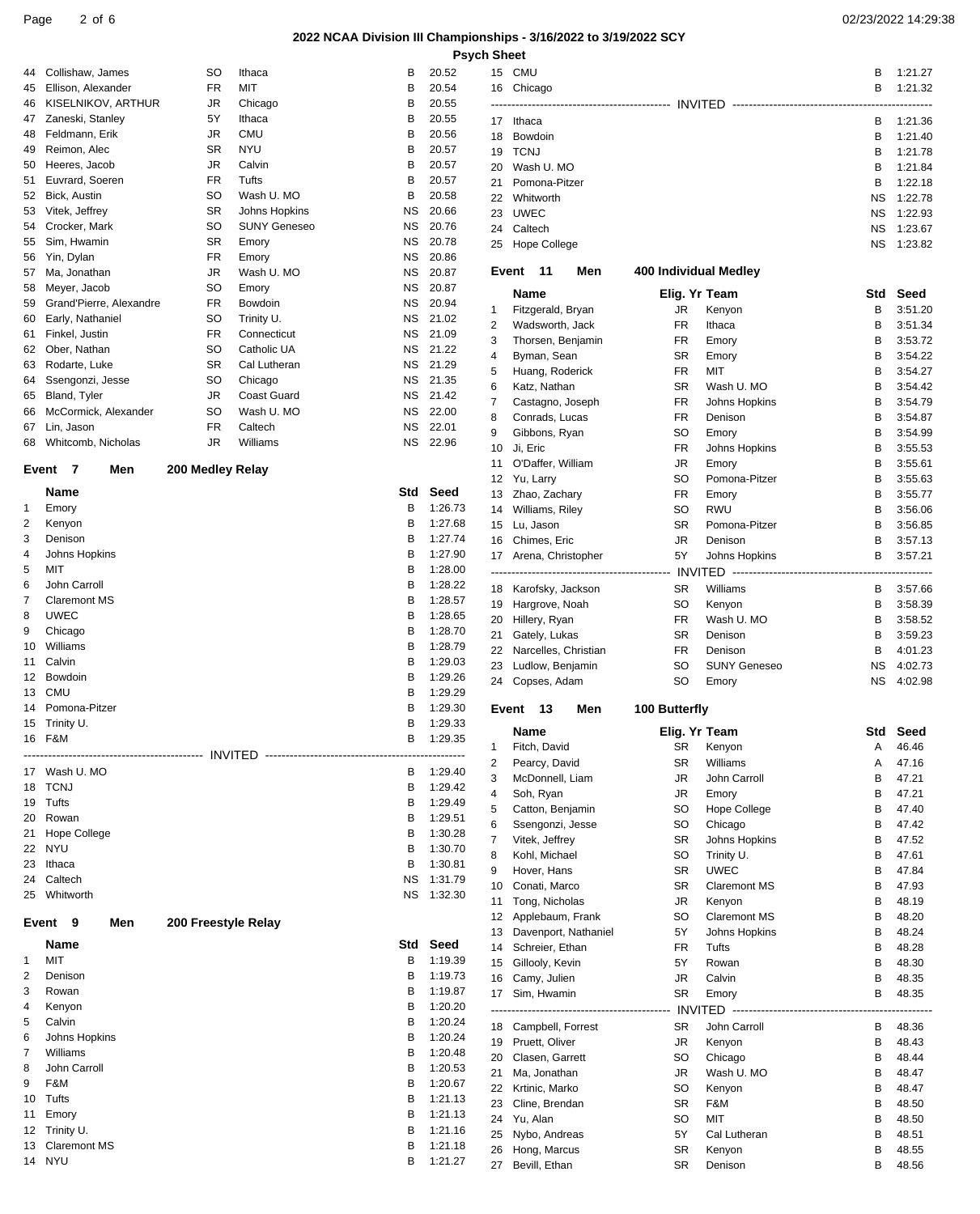## **2022 NCAA Division III Championships - 3/16/2022 to 3/19/2022 SCY**

| <b>Psych Sheet</b> |  |
|--------------------|--|
|--------------------|--|

| 28       | Yin, Dylan                         | FR            | Emory                              | в         | 48.60              |
|----------|------------------------------------|---------------|------------------------------------|-----------|--------------------|
| 29       | Dale, Barclay                      | SR            | Wash U. MO                         | В         | 48.63              |
| 30       | Nichol, Richard                    | SO            | Williams                           | В         | 48.67              |
| 31       | Crocker, Mark                      | SO            | <b>SUNY Geneseo</b>                | В         | 48.73              |
| 32       | Echols, Jeffrey                    | <b>FR</b>     | Emory                              | В         | 48.74              |
| 33       | Sullivan, Bryan                    | 5Y            | Millsaps                           | В         | 48.78              |
| 34       | Peterson, Forrest                  | SO            | Calvin                             | В         | 48.88              |
| 35       | Manifold, Caleb                    | <b>FR</b>     | Trinity U.                         | В         | 48.89              |
| 36       | Hart, Zeb                          | JR            | Williams                           | В         | 48.95              |
| 37       | Thompson, Andrew                   | 5Y            | TCNJ                               | В         | 49.00              |
| 38       | Ream, Sean                         | SR            | <b>CMU</b>                         | В         | 49.13              |
| 39<br>40 | Bick, Austin<br>Britton, Justin    | SO<br>5Y      | Wash U. MO<br>CMU                  | В<br>ΝS   | 49.24<br>49.40     |
| 41       | Finkel, Justin                     | <b>FR</b>     | Connecticut                        | ΝS        | 49.77              |
| 42       | Becker, Andrew                     | JR            | Gustavus                           | ΝS        | 49.92              |
| 43       | Tingen, Joseph                     | SR            | Tufts                              | ΝS        | 49.92              |
| 44       | Zeineddin, Pierre                  | <b>FR</b>     | Caltech                            | NS        | 50.02              |
| 45       | Mages, Mitchell                    | 5Y            | Carthage                           | ΝS        | 50.06              |
| 46       | McCranie, David                    | JR            | <b>USMMA</b>                       | ΝS        | 51.28              |
|          |                                    |               |                                    |           |                    |
| Event    | 15<br>Men                          | 200 Freestyle |                                    |           |                    |
|          | Name                               | Elig. Yr Team |                                    | Std       | Seed               |
| 1        | Lovette, James                     | SR            | Williams                           | A         | 1:35.52            |
| 2        | Luo, Jaden                         | SO            | MIT                                | A         | 1:36.68            |
| 3        | Goudie, Nicholas                   | SO            | Emory                              | A         | 1:36.70            |
| 4        | KISELNIKOV, ARTHUR                 | JR            | Chicago                            | В         | 1:37.35            |
| 5        | Pema, Patrick                      | JR            | Emory                              | в         | 1:37.46            |
| 6        | Kelber, Mason                      | JR            | Wash U. MO                         | В         | 1:37.88            |
| 7        | Iturbe, Julian                     | 5Y            | Calvin                             | В         | 1:37.96            |
| 8        | Filion, Tanner                     | JR            | Whitman                            | В         | 1:37.98            |
| 9        | Yeoh, Nathaniel                    | FR.           | <b>NYU</b>                         | В         | 1:38.28            |
| 10       | Corbitt, Noah                      | SR<br>JR.     | Johns Hopkins                      | В<br>В    | 1:38.53            |
| 11<br>12 | Icimsoy, Jakob<br>Edwards, Trenton | <b>FR</b>     | <b>BSC</b><br>Wash U. MO           | В         | 1:38.54<br>1:38.62 |
| 13       | McChesney, James                   | SO            | <b>TCNJ</b>                        | В         | 1:38.63            |
| 14       | Early, Nathaniel                   | SO            | Trinity U.                         | В         | 1:38.88            |
| 15       | Breazeale, Anderson                | SO            | <b>Claremont MS</b>                | В         | 1:38.88            |
| 16       | Schiavone, Christopher             | 5Y            | F&M                                | В         | 1:38.90            |
|          |                                    |               |                                    |           |                    |
| 17       | Schalet, Oliver                    | FR            | Williams                           | В         | 1:38.92            |
|          | 18 Halberg, Conner                 | FR            | <b>Hope College</b>                | В         | 1:38.94            |
| 19       | Verstandig, Kyle                   | SR            | Denison                            | В         | 1:38.95            |
| 20       | Thompson, Andrew                   | 5Y            | <b>TCNJ</b>                        | В         | 1:38.98            |
| 21       | Hughes, Collin                     | SR            | <b>Johns Hopkins</b>               | B         | 1:38.99            |
| 22       | D'Amore, Logan                     | SO            | Emory                              | В         | 1:39.00            |
| 23       | Vollbrechthausen, Victor           | SR            | Tufts                              | В         | 1:39.03            |
| 24       | Twiss, Colin                       | FR            | Coast Guard                        | В         | 1:39.07            |
| 25       | Degiulio, Anzo                     | JR            | Pomona-Pitzer                      | В         | 1:39.16            |
| 26       | Curwen, William                    | SO            | Pomona-Pitzer                      | В         | 1:39.17            |
| 27       | Lipkin, Mark                       | SO            | Wash U. MO                         | В         | 1:39.30            |
| 28       | Keskin, Mehmet                     | SO            | Caltech                            | В         | 1:39.42            |
| 29       | Kosian, Yurii                      | SO            | Kenyon                             | В         | 1:39.44            |
| 30       | Oberg, Max                         | FR            | Caltech                            | В         | 1:39.49            |
| 31       | Heeres, Jacob                      | JR            | Calvin                             | В         | 1:39.54            |
| 32<br>33 | Ryf, Samuel<br>Workman, Eric       | JR<br>SO      | <b>UWEC</b><br><b>Claremont MS</b> | В<br>В    | 1:39.58            |
| 34       | Althoff, Noah                      | SO            | Kenyon                             | В         | 1:39.63<br>1:39.70 |
| 35       | Ding, Nick                         | SR            | Chicago                            | В         | 1:39.70            |
| 36       | Giacoppo, Gabriel                  | JR            | <b>NYU</b>                         | В         | 1:39.76            |
| 37       | Myaard, Samuel                     | SO            | Denison                            | В         | 1:39.78            |
| 38       | Simmons, Mitchell                  | SR            | Johns Hopkins                      | В         | 1:39.89            |
| 39       | Vincent, Connor                    | <b>FR</b>     | NYU                                | В         | 1:39.91            |
| 40       | Volin, Alexander                   | SO            | Rowan                              | В         | 1:39.97            |
| 41       | Li, Brian                          | SO            | MIT                                | В         | 1:39.99            |
| 42       | Atherton, Alexander                | SO            | Williams                           | ΝS        | 1:40.13            |
| 43       | Roddy, Kellen                      | SO            | Johns Hopkins                      | ΝS        | 1:40.19            |
| 44       | Chatoor, Graham                    | SR            | NYU                                | ΝS        | 1:40.26            |
| 45       | Pritchard, Thomas                  | JR            | <b>NYU</b>                         | ΝS        | 1:40.47            |
| 46       | Labarge, Peter                     | JR            | Tufts                              | ΝS        | 1:40.72            |
| 47       | Nonnenmacher, Maxwell              | SO            | Kenyon                             | <b>NS</b> | 1:41.08            |
| 48       | Lang, Lucas                        | FR            | <b>Claremont MS</b>                | ΝS        | 1:41.15            |
| 49       | Phillips, John Paul                | SR            | Chicago                            | ΝS        | 1:41.28            |
|          |                                    |               |                                    |           |                    |

| 50       | Carkhuff, Ryan                       | SR               | Ursinus                     | ΝS     | 1:42.08            |
|----------|--------------------------------------|------------------|-----------------------------|--------|--------------------|
| 51       | Connors, John                        | SR               | Colby                       | ΝS     | 1:42.25            |
| 52       | Romeyn, Scott                        | SR               | Amherst                     | ΝS     | 1:42.30            |
| 53       | Laclef, Matthew                      | SO               | Connecticut                 | ΝS     | 1:42.64            |
| 54       | Hall, Andrew                         | SR               | <b>Bates</b>                | ΝS     | 1:43.78            |
| 55       | Anderson, Carter                     | FR               | Williams                    | ΝS     | 1:46.08            |
|          | Event<br>17<br>Men                   | 400 Medley Relay |                             |        |                    |
|          | <b>Name</b>                          |                  |                             | Std    | Seed               |
| 1        | <b>MIT</b>                           |                  |                             | В      | 3:12.26            |
| 2        | Williams                             |                  |                             | В      | 3:12.50            |
| 3        | Kenyon                               |                  |                             | В      | 3:13.06            |
| 4        | Emory                                |                  |                             | В      | 3:13.36            |
| 5        | Denison                              |                  |                             | В      | 3:13.73            |
| 6        | Johns Hopkins                        |                  |                             | В      | 3:14.09            |
| 7        | Chicago                              |                  |                             | В      | 3:14.61            |
| 8        | <b>Claremont MS</b>                  |                  |                             | В      | 3:15.05            |
| 9<br>10  | Tufts<br>John Carroll                |                  |                             | В<br>В | 3:16.08            |
| 11       | CMU                                  |                  |                             | В      | 3:16.51<br>3:17.33 |
| 12       | F&M                                  |                  |                             | В      | 3:17.34            |
| 13       | <b>UWEC</b>                          |                  |                             | В      | 3:17.95            |
| 14       | Wash U. MO                           |                  |                             | В      | 3:18.01            |
| 15       | Bowdoin                              |                  |                             | В      | 3:18.13            |
| 16       | Hope College                         |                  |                             | В      | 3:18.14            |
|          |                                      |                  |                             |        |                    |
| 17       | Rowan                                |                  |                             | В      | 3:18.47            |
| 18       | <b>TCNJ</b>                          |                  |                             | В      | 3:18.49            |
| 19       | Pomona-Pitzer                        |                  |                             | В      | 3:18.89            |
| 20<br>21 | Trinity U.<br>Calvin                 |                  |                             | В<br>в | 3:19.17            |
| 22       | NYU                                  |                  |                             | в      | 3:19.25<br>3:20.05 |
| 23       | Ithaca                               |                  |                             | ΝS     | 3:21.24            |
| 24       | Whitworth                            |                  |                             | ΝS     | 3:22.17            |
| 25       | Caltech                              |                  |                             | ΝS     | 3:22.38            |
|          |                                      |                  |                             |        |                    |
|          |                                      |                  |                             |        |                    |
| Event    | 19<br>Men                            | 200 Butterfly    |                             |        |                    |
|          | Name                                 | Elig. Yr Team    |                             | Std    | Seed               |
| 1        | Applebaum, Frank                     | SO               | <b>Claremont MS</b>         | В      | 1:46.06            |
| 2        | Ssengonzi, Jesse                     | SO               | Chicago                     | в      | 1:46.39            |
| 3        | Vitek, Jeffrey                       | SR               | Johns Hopkins               | В      | 1:46.77            |
| 4        | Kurlich, Richard                     | SR               | Denison<br>Wash U. MO       | В<br>В | 1:46.96<br>1:46.99 |
| 5<br>6   | Ma, Jonathan<br>Seymour, Christopher | JR<br>SO         |                             | В      | 1:47.63            |
| 7        | Pearcy, David                        | SR               | Johns Hopkins<br>Williams   | в      | 1:47.66            |
| 8        | Chimes, Eric                         | JR               | Denison                     | в      | 1:47.74            |
| 9        | Yin, Dylan                           | FR               | Emory                       | в      | 1:48.13            |
| 10       | Schreier, Ethan                      | FR               | Tufts                       | в      | 1:48.29            |
| 11       | Ludlow, Benjamin                     | SO               | <b>SUNY Geneseo</b>         | в      | 1:48.30            |
| 12       | Houskeeper, Noah                     | SR               | Denison                     | в      | 1:48.32            |
| 13       | Echols, Jeffrey                      | FR               | Emory                       | В      | 1:48.41            |
| 14<br>15 | Finkel, Justin                       | FR<br>5Υ         | Connecticut<br>Cal Lutheran | в<br>В | 1:48.43            |
| 16       | Nybo, Andreas<br>Crocker, Mark       | SO               | <b>SUNY Geneseo</b>         | в      | 1:48.48<br>1:48.52 |
| 17       | Zeineddin, Pierre                    | FR               | Caltech                     | в      | 1:48.82            |
|          |                                      |                  |                             |        |                    |
| 18       | Hargrove, Noah                       | SO               | Kenyon                      | в      | 1:48.83            |
| 19       | Thorsen, Benjamin                    | FR               | Emory                       | В      | 1:48.91            |
| 20       | Camy, Julien                         | JR               | Calvin                      | в      | 1:49.29            |
| 21       | Hillery, Ryan                        | FR               | Wash U. MO                  | В      | 1:49.37            |
| 22       | Byman, Sean                          | SR               | Emory                       | В      | 1:49.39            |
| 23<br>24 | Bevill, Ethan                        | SR               | Denison                     | в<br>В | 1:49.82            |
| 25       | Ryf, Samuel<br>Ding, Nick            | JR<br>SR         | <b>UWEC</b><br>Chicago      | в      | 1:49.85<br>1:50.19 |
| 26       | Ream, Sean                           | SR               | CMU                         | в      | 1:50.26            |
| 27       | Tarczynski, Aleksander               | JR               | CMU                         | в      | 1:50.30            |
| 28       | Tong, Nicholas                       | JR               | Kenyon                      | ΝS     | 1:51.16            |
| 29       | Landis, Luke                         | JR               | Denison                     | ΝS     | 1:51.30            |
| 30       | Hall, Andrew                         | SR               | <b>Bates</b>                | ΝS     | 1:51.38            |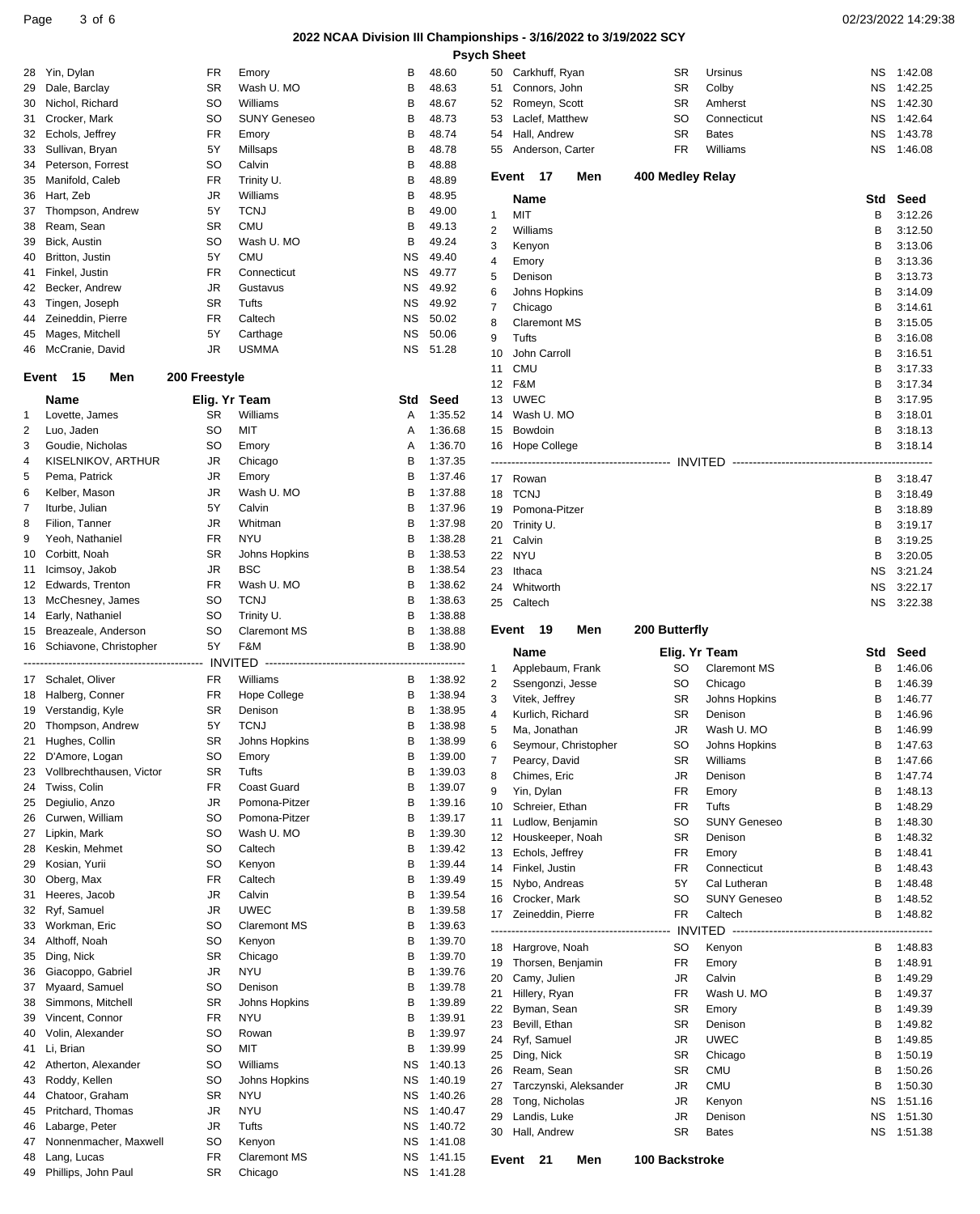### Page 4 of 6 02/23/2022 14:29:38

## **2022 NCAA Division III Championships - 3/16/2022 to 3/19/2022 SCY**

**h** Sheet

|                |                                         |                         |                                     |        | Psycl          |
|----------------|-----------------------------------------|-------------------------|-------------------------------------|--------|----------------|
|                | Name                                    | Elig. Yr Team           |                                     | Std    | Seed           |
| 1              | Janicki, Adam                           | JR                      | <b>MIT</b>                          | В      | 47.12          |
| 2              | Wadsworth, Jack                         | <b>FR</b>               | Ithaca                              | В      | 47.34          |
| 3              | Kosian, Yurii                           | SO                      | Kenyon                              | В      | 47.53          |
| 4              | Whitcomb, Nicholas                      | JR                      | Williams                            | В      | 47.73          |
| 5              | Filion, Tanner                          | JR                      | Whitman                             | В      | 47.74          |
| 6<br>7         | McDonnell, Liam<br>Nichol, Richard      | JR<br>SO                | John Carroll<br>Williams            | В<br>В | 47.83<br>47.91 |
| 8              | Fitch, David                            | SR                      | Kenyon                              | В      | 47.98          |
| 9              | Soh, Ryan                               | JR                      | Emory                               | В      | 48.03          |
| 10             | Britton, Justin                         | 5Y                      | <b>CMU</b>                          | В      | 48.20          |
| 11             | Picozzi, Liam                           | <b>SR</b>               | Denison                             | В      | 48.23          |
| 12             | Venci, Charles                          | <b>FR</b>               | Williams                            | В      | 48.30          |
| 13             | Berry, Nathaniel                        | JR                      | <b>Bates</b>                        | В      | 48.40          |
| 14             | Pruett, Oliver                          | JR                      | Kenyon                              | В      | 48.41          |
| 15             | Tekieli, Nicholas                       | SO                      | <b>Claremont MS</b>                 | В      | 48.50          |
| 16             | Tingen, Joseph                          | SR                      | Tufts                               | В      | 48.50          |
| 17             | Catton, Benjamin                        | SO                      | Hope College                        | В      | 48.54          |
| --------       | -------------------------------         |                         | <b>INVITED ----------</b>           |        | ---------      |
| 18             | lke, Rc<br>Holstege, Noah               | JR                      | Denison                             | В<br>В | 48.63          |
| 19<br>20       | Chen, Winston                           | SR<br>JR                | Calvin<br>Chicago                   | В      | 48.69<br>48.79 |
| 21             | Chen, Kyri                              | SR                      | MIT                                 | В      | 48.81          |
|                | 22 Leclerc, Paul                        | SR                      | Williams                            | В      | 48.83          |
| 23             | Rua, Steven                             | JR                      | Johns Hopkins                       | В      | 48.95          |
| 24             | Lundgren, Eric                          | <b>FR</b>               | Tufts                               | В      | 48.97          |
| 25             | Brooks, Daniel                          | SO                      | Kenyon                              | В      | 49.02          |
| 26             | Sullivan, Bryan                         | 5Y                      | Millsaps                            | В      | 49.19          |
| 27             | Redmond, Lawrence                       | JR                      | Emory                               | В      | 49.21          |
| 28             | Hover, Hans                             | SR                      | <b>UWEC</b>                         | В      | 49.25          |
| 29             | McCormick, Alexander                    | SO                      | Wash U. MO                          | В      | 49.34          |
| 30             | Phillips, John Paul                     | SR                      | Chicago                             | В      | 49.42          |
| 31             | Lafave, Colin                           | JR                      | Emory                               | В      | 49.43          |
| 32<br>33       | Wachenfeld, Dylan<br>Pollack, Alexander | SR<br>FR                | Johns Hopkins<br>Emory              | В<br>В | 49.55<br>49.58 |
| 34             | Hong, Marcus                            | SR                      | Kenyon                              | В      | 49.60          |
| 35             | Collishaw, James                        | SO                      | Ithaca                              | В      | 49.67          |
| 36             | Kolenovic, Ali                          | SO                      | Stevens                             | B      | 49.79          |
|                |                                         |                         |                                     |        |                |
| Event          | 23<br>Men                               | <b>100 Breaststroke</b> |                                     |        |                |
|                | Name                                    | Elig. Yr Team           |                                     | Std    | Seed           |
| 1              | Chen. Maxwell                           | SR                      | Johns Hopkins                       | В      | 52.79          |
| 2              | Rodarte, Luke                           | SR.                     | Cal Lutheran                        | B      | 52.98          |
| 3              | Grover, Jacob                           | SO                      | Williams                            | В      | 53.47          |
| $\overline{4}$ | Grand'Pierre, Alexandre                 | <b>FR</b>               | Bowdoin                             | В      | 53.92          |
| 5<br>6         | Bylander, Michael<br>Karpenko, Andrew   | SR                      | <b>UWEC</b>                         | В<br>В | 54.09          |
| 7              | Wu, Kyle                                | SO<br>JR                | Swarthmore<br>Johns Hopkins         | В      | 54.12<br>54.13 |
| 8              | Meyer, Jacob                            | SO                      | Emory                               | В      | 54.21          |
| 9              | Weekes, Luis Sebastian                  | JR                      | Kenyon                              | В      | 54.35          |
| 10             | Houskeeper, Noah                        | SR                      | Denison                             | В      | 54.36          |
| 11             | Clasen, Garrett                         | SO                      | Chicago                             | В      | 54.39          |
| 12             | Mages, Mitchell                         | 5Y                      | Carthage                            | В      | 54.41          |
| 13             | Hamilton, Jason                         | SR                      | Emory                               | В      | 54.44          |
| 14             | Ober, Nathan                            | SO                      | Catholic UA                         | В      | 54.59          |
| 15             | Bland, Tyler                            | JR                      | Coast Guard                         | В      | 54.73          |
| 16             | Chuang, Ethan                           | SO                      | Case Western                        | В      | 54.74          |
| 17             | Grady, Ryan                             | SR                      | Whitworth                           | В      | 54.85          |
|                |                                         |                         |                                     |        |                |
| 19             | 18 Limm, Walter<br>Venos, Jonah         | SR<br><b>JR</b>         | <b>Claremont MS</b><br>John Carroll | В<br>В | 54.88<br>54.89 |
| 20             | Limberg, Justin                         | SO                      | Johns Hopkins                       | В      | 55.02          |
| 21             | Sullivan, Liam                          | JR                      | Williams                            | В      | 55.11          |
| 22             | Lin, Jason                              | <b>FR</b>               | Caltech                             | В      | 55.11          |
| 23             | Hao, Kevin                              | SR                      | Wash U. MO                          | В      | 55.28          |
| 24             | Olson, lan                              | SO                      | <b>UWEC</b>                         | В      | 55.29          |
| 25             | Yu, Alan                                | SO                      | MIT                                 | В      | 55.49          |
| 26             | Southwell, Kendal                       | SO                      | Trinity U.                          | В      | 55.49          |
| 27             | Starbuck, Jason                         | SO                      | Chicago                             | В      | 55.50          |
| 28             | Menkhoff, Lukas<br>Black, Joseph        | SR<br>SR                | Pomona-Pitzer<br>Kenyon             | В<br>В | 55.52<br>55.73 |
| 29             |                                         |                         |                                     |        |                |

| 30       | Jones, Gavin                            | FR                  | Denison                                    | в      | 55.85                |
|----------|-----------------------------------------|---------------------|--------------------------------------------|--------|----------------------|
| 31       | Stride, Brandon                         | JR                  | Johns Hopkins                              | В      | 55.89                |
| 32       | Daniel, Colin                           | SR                  | CMU                                        | В      | 55.97                |
| 33       | Graminski, Thomas                       | SR                  | F&M                                        | В      | 55.99                |
| 34       | Ren, Jordan                             | SR                  | MIT                                        | ΝS     | 56.20                |
| Event    | 25<br>Men                               | 800 Freestyle Relay |                                            |        |                      |
|          |                                         |                     |                                            |        |                      |
|          | Name                                    |                     |                                            | Std    | Seed                 |
| 1<br>2   | Williams<br>Emory                       |                     |                                            | В<br>В | 6:31.93<br>6:32.12   |
| 3        | MIT                                     |                     |                                            | В      | 6:34.78              |
| 4        | Kenyon                                  |                     |                                            | В      | 6:36.01              |
| 5        | Wash U. MO                              |                     |                                            | В      | 6:36.30              |
| 6        | Johns Hopkins                           |                     |                                            | В      | 6:36.67              |
| 7        | Chicago                                 |                     |                                            | В      | 6:36.82              |
| 8        | Denison                                 |                     |                                            | В      | 6:37.42              |
| 9        | <b>NYU</b>                              |                     |                                            | В      | 6:38.21              |
| 10       | Calvin                                  |                     |                                            | В      | 6:38.29              |
| 11       | John Carroll                            |                     |                                            | В      | 6:38.55              |
| 12       | Pomona-Pitzer                           |                     |                                            | В      | 6:38.57              |
| 13<br>14 | <b>TCNJ</b><br>Tufts                    |                     |                                            | В<br>В | 6:38.62              |
| 15       | Whitworth                               |                     |                                            | В      | 6:38.76<br>6:39.26   |
| 16       | Caltech                                 |                     |                                            | В      | 6:39.35              |
|          |                                         |                     |                                            |        |                      |
| 17       | <b>Claremont MS</b>                     |                     |                                            | в      | 6:39.48              |
| 18       | F&M                                     |                     |                                            | В      | 6:40.04              |
| 19       | Trinity U.                              |                     |                                            | В      | 6:40.10              |
| 20       | <b>UWEC</b>                             |                     |                                            | В      | 6:40.72              |
| 21       | <b>CMU</b>                              |                     |                                            | В      | 6:40.80              |
| 22       | Hope College                            |                     |                                            | В      | 6:40.94              |
| 23       | Ithaca                                  |                     |                                            | В      | 6:40.99              |
| 24       | Rowan                                   |                     |                                            | В      | 6:43.88              |
| 25       | Bowdoin                                 |                     |                                            | В      | 6:46.26              |
| Event    | 27<br>Men                               | 1650 Freestyle      |                                            |        |                      |
|          |                                         |                     |                                            |        |                      |
|          |                                         |                     |                                            |        |                      |
|          | <b>Name</b>                             |                     | Elig. Yr Team                              | Std    | Seed                 |
| 1        | Pritchard, Thomas                       | <b>JR</b>           | <b>NYU</b>                                 | В      | 15:14.72             |
| 2<br>3   | Roddy, Kellen                           | SO<br>JR            | Johns Hopkins<br>Wash U. MO                | В<br>В | 15:16.57<br>15:21.12 |
| 4        | Kelber, Mason<br>Vincent, Connor        | FR.                 | <b>NYU</b>                                 | В      | 15:21.73             |
| 5        | Lang, Lucas                             | FR                  | <b>Claremont MS</b>                        | В      | 15:22.76             |
| 6        | Chatoor, Graham                         | SR                  | <b>NYU</b>                                 | в      | 15:26.88             |
| 7        | Landis, Luke                            | JR                  | Denison                                    | В      | 15:27.94             |
| 8        | Fitzgerald, Bryan                       | JR                  | Kenyon                                     | в      | 15:28.56             |
| 9        | Conrads, Lucas                          | FR                  | Denison                                    | в      | 15:29.57             |
| 10       | Copses, Adam                            | SO                  | Emory                                      | в      | 15:34.30             |
| 11       | Dienstag, Samuel                        | SO                  | <b>Brandeis</b>                            | В      | 15:34.66             |
| 12       | Laclef, Matthew                         | SO                  | Connecticut                                | в      | 15:34.69             |
| 13       | Gately, Lukas                           | SR                  | Denison                                    | в<br>В | 15:34.73             |
| 14<br>15 | Myaard, Samuel<br>Nonnenmacher, Maxwell | SO<br>SO            | Denison                                    | в      | 15:35.64<br>15:37.00 |
| 16       | Yu, Larry                               | SO                  | Kenyon<br>Pomona-Pitzer                    | в      | 15:37.87             |
| 17       | Atherton, Alexander                     | SO                  | Williams                                   | в      | 15:38.05             |
|          |                                         |                     | INVITED ---------------------------------- |        | ---------            |
| 18       | Anderson, Carter                        | FR                  | Williams                                   | В      | 15:38.65             |
| 19       | Arena, Christopher                      | 5Υ                  | Johns Hopkins                              | в      | 15:45.98             |
| 20       | Gibbons, Ryan                           | SO                  | Emory                                      | В      | 15:47.39             |
| 21       | Twiss, Colin                            | FR                  | Coast Guard                                | в      | 15:50.93             |
| 22       | Oberg, Max                              | FR                  | Caltech                                    | в      | 15:52.33             |
| 23       | Li, Brian                               | SO                  | MIT                                        | В      | 15:52.45             |
| 24       | Blach, Lukas                            | FR                  | <b>TCNJ</b>                                | в      | 15:55.09             |
| 25       | Halberg, Conner                         | FR                  | <b>Hope College</b><br>Caltech             | в<br>в | 15:59.57             |
| 26<br>27 | Yang, Leo<br>Hoody, Conrad              | SO<br>JR            | <b>TCNJ</b>                                | В      | 16:00.91<br>16:15.77 |
|          |                                         |                     |                                            |        |                      |
| Event    | 29<br>Men                               | 100 Freestyle       |                                            |        |                      |
|          | Name                                    |                     | Elig. Yr Team                              | Std    | Seed                 |
| 1        | McDonnell, Liam                         | JR                  | John Carroll                               | В      | 43.69                |
| 2<br>3   | McChesney, James<br>Obochi, Tobe        | SO<br>SO            | <b>TCNJ</b><br>MIT                         | в<br>В | 43.81<br>43.82       |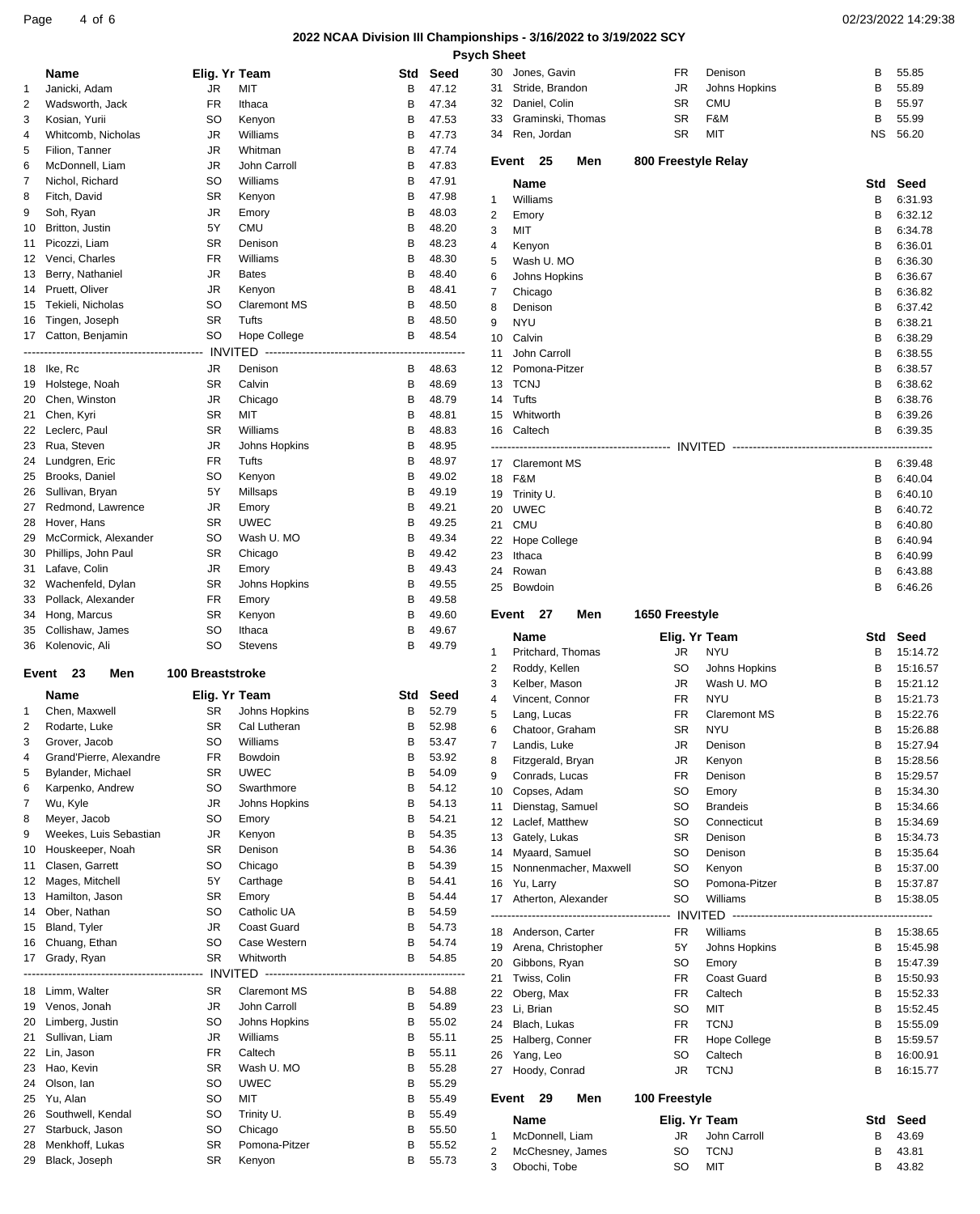# **2022 NCAA Division III Championships - 3/16/2022 to 3/19/2022 SCY**

|       |                                                 |                |                                          |           |           | <b>Psych Sheet</b>      |                 |
|-------|-------------------------------------------------|----------------|------------------------------------------|-----------|-----------|-------------------------|-----------------|
| 4     | Gillooly, Kevin                                 | 5Υ             | Rowan                                    | в         | 43.93     | 14                      | Koleno          |
| 5     | Goudie, Nicholas                                | SO             | Emory                                    | в         | 43.93     | 15                      | <b>Phillips</b> |
| 6     | KISELNIKOV, ARTHUR                              | JR             | Chicago                                  | в         | 44.01     | 16                      | Redmo           |
| 7     | Iturbe, Julian                                  | 5Y             | Calvin                                   | В         | 44.08     | 17                      | Rua, S          |
| 8     | Lovette, James                                  | SR             | Williams                                 | В         | 44.14     |                         |                 |
| 9     | Ike, Rc                                         | JR             | Denison                                  | В         | 44.25     | 18                      | Whitco          |
| 10    | Schiavone, Christopher                          | 5Y             | F&M                                      | в         | 44.26     | 19                      | Tong,           |
| 11    | Pearcy, David                                   | SR             | Williams                                 | в         | 44.32     | 20                      | Venci,          |
| 12    | Romeyn, Scott                                   | SR             | Amherst                                  | В         | 44.36     | 21                      | Kalkm           |
| 13    | Verstandig, Kyle                                | SR             | Denison                                  | в         | 44.41     | 22                      | Lu, Jas         |
| 14    | Lafave, Colin                                   | JR             | Emory                                    | В         | 44.58     | 23                      | Hover,          |
| 15    | Chen, Kyri                                      | SR             | MIT                                      | В         | 44.58     | 24                      | Althoff         |
| 16    | Kohl, Michael                                   | SO             | Trinity U.                               | в         | 44.61     | 25                      | Tinger          |
| 17    | Becker, Andrew                                  | JR             | Gustavus                                 | В         | 44.66     | 26                      | O'Daff          |
| 18    | Heeres, Jacob                                   | JR             | Calvin                                   | B         | 44.66     | 27                      | Ludlov          |
|       | ---------------------<br>---------------------- |                | INVITED -------------------------------- |           | --------- | 28                      | Tekieli         |
| 19    | Zaneski, Stanley                                | 5Y             | Ithaca                                   | В         | 44.71     |                         |                 |
| 20    | McCranie, David                                 | JR             | <b>USMMA</b>                             | в         | 44.71     | Event                   | 3               |
| 21    | Pema, Patrick                                   | JR             | Emory                                    | В         | 44.71     |                         | Name            |
| 22    | Labarge, Peter                                  | JR             | Tufts                                    | в         | 44.71     | $\mathbf{1}$            | Hamilt          |
| 23    | Krtinic, Marko                                  | SO             | Kenyon                                   | в         | 44.72     | $\overline{2}$          | Grover          |
| 24    | Goguen, Jacob                                   | 5Y             | Whitworth                                | В         | 44.73     | 3                       | Chen,           |
| 25    | Conati, Marco                                   | SR             | <b>Claremont MS</b>                      | в         | 44.78     | $\overline{4}$          | Bylanc          |
| 26    | Cline, Brendan                                  | SR             | F&M                                      | В         | 44.80     | 5                       | Grady,          |
| 27    | Vollbrechthausen, Victor                        | SR             | Tufts                                    | В         | 44.82     | 6                       | Rodart          |
| 28    | Luo, Jaden                                      | SO             | MIT                                      | В         | 44.84     | 7                       | Wu, Ky          |
| 29    | Ellison, Alexander                              | <b>FR</b>      | MIT                                      | в         | 44.85     | 8                       | Hao, K          |
| 30    | Icimsoy, Jakob                                  | JR             | <b>BSC</b>                               | В         | 44.88     | 9                       | Kurlich         |
| 31    | Washburn, Zachary                               | <b>FR</b>      | Whitworth                                | в         | 44.91     | 10                      | Meyer           |
| 32    | Collishaw, James                                | SO             | Ithaca                                   | в         | 44.99     | 11                      | Stride,         |
| 33    | Hart, Zeb                                       | JR             | Williams                                 | В         | 44.99     | 12                      | Grand           |
| 34    | Watanakun, Aphicha                              | FR             | <b>NYU</b>                               | в         | 45.01     | 13                      | Huang           |
| 35    | Black, Joseph                                   | SR             | Kenyon                                   | В         | 45.05     | 14                      | Jones,          |
| 36    | Davenport, Nathaniel                            | 5Y             | Johns Hopkins                            | В         | 45.08     | 15                      | Katz, N         |
| 37    | Hughes, Collin                                  | SR             | Johns Hopkins                            | В         | 45.13     | 16                      | Limber          |
| 38    | Fenton, Andrew                                  | SO             | Rowan                                    | В         | 45.15     | 17                      | Lin, Ja         |
| 39    | Daly, Patrick                                   | FR             | Denison                                  | В         | 45.18     |                         | -------------   |
| 40    | Brooks, Daniel                                  | SO             | Kenyon                                   | В         | 45.18     | 18                      | Weeke           |
| 41    | Hassen, Yousef                                  | JR             | <b>CMU</b>                               | В         | 45.21     | 19                      | Casta           |
| 42    | Campbell, Forrest                               | SR             | John Carroll                             | В         | 45.23     | 20                      | Karper          |
| 43    | Euvrard, Soeren                                 | <b>FR</b>      | Tufts                                    | В         | 45.24     | 21                      | Ji, Eric        |
| 44    | Tang, Jonathan                                  | FR             | Chicago                                  | В         | 45.26     | 22                      | Mages           |
| 45    | Degiulio, Anzo                                  | JR             | Pomona-Pitzer                            | В         | 45.26     | 23                      | Limm,           |
|       | 46 Hong, Marcus                                 | <b>SR</b>      | Kenyon                                   | В         | 45.27     | 24                      | Olson,          |
| 47    | Berry, Nathaniel                                | JR             | <b>Bates</b>                             | В         | 45.27     | 25                      | Southy          |
| 48    | Catton, Benjamin                                | SO             | Hope College                             | В         | 45.27     | 26                      | Zhao,           |
| 49    | Schalet, Oliver                                 | FR             | Williams                                 | <b>NS</b> | 45.32     | 27                      | Chuan           |
| 50    | Carkhuff, Ryan                                  | SR             | Ursinus                                  | ΝS        | 45.34     | 28                      | Venos           |
| 51    | Corbitt, Noah                                   | SR             | Johns Hopkins                            | ΝS        | 45.40     | 29                      | Sulliva         |
| 52    | Early, Nathaniel                                | SO             | Trinity U.                               | <b>NS</b> | 45.43     | 30                      | Narcel          |
| 53    | Connors, John                                   | SR             | Colby                                    | ΝS        | 45.68     | 31                      | Bland,          |
| 54    | Edwards, Trenton                                | FR             | Wash U. MO                               | ΝS        | 45.96     | 32                      | Yu, Ala         |
| 55    | Sim, Hwamin                                     | SR             | Emory                                    | ΝS        | 46.13     | 33                      | Grami           |
| 56    | Yeoh, Nathaniel                                 | FR             | <b>NYU</b>                               | ΝS        | 46.30     | 34                      | Daniel          |
| 57    | Camy, Julien                                    | JR             | Calvin                                   | ΝS        | 46.95     | 35                      | Ober,           |
| 58    | Schreier, Ethan                                 | FR             | Tufts                                    | <b>NS</b> | 47.60     | 36                      | Lenz,           |
|       |                                                 |                |                                          |           |           | 37                      | Ren, J          |
| Event | 31<br>Men                                       | 200 Backstroke |                                          |           |           | 38                      | Willian         |
|       | Name                                            | Elig. Yr Team  |                                          | Std       | Seed      |                         |                 |
| 1     | Kosian, Yurii                                   | SO             | Kenyon                                   | Α         | 1:44.44   | Event                   | 3               |
| 2     | Filion, Tanner                                  | JR             | Whitman                                  | В         | 1:44.57   |                         | Name            |
| 3     | Wadsworth, Jack                                 | FR             | Ithaca                                   | В         | 1:44.95   | 1                       | MIT             |
| 4     | Janicki, Adam                                   | JR             | MIT                                      | B         | 1:45.16   | $\overline{\mathbf{c}}$ |                 |
| 5     | Pruett, Oliver                                  | JR             | Kenyon                                   | В         | 1:45.41   | 3                       | Deniso          |
| 6     | Wachenfeld, Dylan                               | SR             | Johns Hopkins                            | В         | 1:45.95   | 4                       | Emory<br>Kenyo  |
| 7     | Picozzi, Liam                                   | SR             | Denison                                  | B         | 1:45.97   | 5                       | Willian         |
| 8     | McCormick, Alexander                            | SO             | Wash U. MO                               | В         | 1:46.24   | 6                       | Rowar           |
| 9     | Lundgren, Eric                                  | FR             | Tufts                                    | В         | 1:46.52   | 7                       | Chicag          |
| 10    | Pollack, Alexander                              | FR             | Emory                                    | B         | 1:46.57   | 8                       | Calvin          |
| 11    | Breazeale, Anderson                             | SO             | <b>Claremont MS</b>                      | В         | 1:46.69   | 9                       | John C          |
| 12    | Britton, Justin                                 | 5Υ             | CMU                                      | В         | 1:46.78   | 10                      | Ithaca          |
| 13    | Leclerc, Paul                                   | SR             | Williams                                 | B         | 1:46.81   |                         |                 |

| <b>Sheet</b> |                                            |                     |                               |        |                    |
|--------------|--------------------------------------------|---------------------|-------------------------------|--------|--------------------|
|              | 14 Kolenovic, Ali                          | SO                  | <b>Stevens</b>                | В      | 1:47.00            |
| 15           | Phillips, John Paul                        | SR                  | Chicago                       | В      | 1:47.04            |
| 16           | Redmond, Lawrence                          | JR                  | Emory                         | В      | 1:47.10            |
| 17           | Rua, Steven                                | JR                  | Johns Hopkins                 | В      | 1:47.80            |
|              |                                            |                     |                               |        |                    |
|              | 18 Whitcomb, Nicholas                      | JR                  | Williams                      | В      | 1:47.87            |
| 19<br>20     | Tong, Nicholas<br>Venci, Charles           | JR<br>FR            | Kenyon<br>Williams            | В<br>В | 1:48.07<br>1:48.08 |
| 21           | Kalkman, Colin                             | FR                  | Hope College                  | В      | 1:49.22            |
| 22           | Lu, Jason                                  | SR                  | Pomona-Pitzer                 | В      | 1:49.40            |
| 23           | Hover, Hans                                | SR                  | <b>UWEC</b>                   | В      | 1:49.83            |
| 24           | Althoff, Noah                              | SO                  | Kenyon                        | ΝS     | 1:50.02            |
| 25           | Tingen, Joseph                             | SR                  | Tufts                         | ΝS     | 1:51.04            |
| 26           | O'Daffer, William                          | JR                  | Emory                         | ΝS     | 1:51.04            |
| 27           | Ludlow, Benjamin                           | SO                  | <b>SUNY Geneseo</b>           | ΝS     | 1:53.25            |
| 28           | Tekieli, Nicholas                          | SO                  | <b>Claremont MS</b>           | ΝS     | 1:53.87            |
| Event        | 33<br>Men                                  | 200 Breaststroke    |                               |        |                    |
|              | Name                                       | Elig. Yr Team       |                               | Std    | Seed               |
| 1            | Hamilton, Jason                            | SR                  | Emory                         | В      | 1:56.47            |
| 2            | Grover, Jacob                              | SO                  | Williams                      | В      | 1:56.57            |
| 3            | Chen, Maxwell                              | SR                  | Johns Hopkins                 | В      | 1:56.60            |
| 4            | Bylander, Michael                          | SR                  | <b>UWEC</b>                   | В      | 1:56.98            |
| 5            | Grady, Ryan                                | SR                  | Whitworth                     | В      | 1:57.57            |
| 6            | Rodarte, Luke                              | SR                  | Cal Lutheran                  | В      | 1:57.61            |
| 7            | Wu, Kyle                                   | JR                  | Johns Hopkins                 | В      | 1:57.66            |
| 8            | Hao, Kevin                                 | SR                  | Wash U. MO                    | В      | 1:58.36            |
| 9            | Kurlich, Richard                           | SR                  | Denison                       | В      | 1:58.73            |
| 10<br>11     | Meyer, Jacob                               | SO<br>JR            | Emory                         | В<br>В | 1:59.12<br>1:59.25 |
| 12           | Stride, Brandon<br>Grand'Pierre, Alexandre | FR                  | Johns Hopkins<br>Bowdoin      | В      | 1:59.27            |
| 13           | Huang, Roderick                            | FR.                 | MIT                           | В      | 1:59.51            |
| 14           | Jones, Gavin                               | FR                  | Denison                       | в      | 1:59.80            |
| 15           | Katz, Nathan                               | SR                  | Wash U. MO                    | в      | 1:59.88            |
| 16           | Limberg, Justin                            | SO                  | Johns Hopkins                 | В      | 1:59.96            |
| 17           | Lin, Jason                                 | <b>FR</b>           | Caltech                       | В      | 2:00.10            |
|              |                                            |                     |                               |        |                    |
| 18           | Weekes, Luis Sebastian                     | JR                  | Kenyon                        | В      | 2:00.56            |
| 19           | Castagno, Joseph                           | FR                  | Johns Hopkins                 | В      | 2:00.59            |
| 20<br>21     | Karpenko, Andrew                           | SO<br>FR            | Swarthmore                    | в<br>В | 2:00.61            |
| 22           | Ji, Eric<br>Mages, Mitchell                | 5Y                  | Johns Hopkins<br>Carthage     | В      | 2:00.88<br>2:00.94 |
|              | 23 Limm, Walter                            | <b>SR</b>           | <b>Claremont MS</b>           | В      | 2:01.45            |
| 24           | Olson, lan                                 | SO                  | <b>UWEC</b>                   | В      | 2:01.66            |
| 25           | Southwell, Kendal                          | SO                  | Trinity U.                    | в      | 2:01.85            |
| 26           | Zhao, Zachary                              | FR                  | Emory                         | в      | 2:01.92            |
| 27           | Chuang, Ethan                              | SO                  | Case Western                  | В      | 2:01.99            |
| 28           | Venos, Jonah                               | JR                  | John Carroll                  | в      | 2:02.03            |
| 29           | Sullivan, Liam                             | JR                  | Williams                      | В      | 2:02.05            |
| 30<br>31     | Narcelles, Christian<br>Bland, Tyler       | FR<br>JR            | Denison<br><b>Coast Guard</b> | в<br>в | 2:02.88            |
| 32           | Yu, Alan                                   | SO                  | MIT                           | В      | 2:02.95<br>2:03.57 |
| 33           | Graminski, Thomas                          | SR                  | F&M                           | В      | 2:03.98            |
| 34           | Daniel, Colin                              | SR                  | CMU                           | в      | 2:04.34            |
| 35           | Ober, Nathan                               | SO                  | Catholic UA                   | в      | 2:04.43            |
| 36           | Lenz, Adam                                 | SR                  | John Carroll                  | в      | 2:04.54            |
| 37           | Ren, Jordan                                | SR                  | MIT                           | ΝS     | 2:05.26            |
| 38           | Williams, Riley                            | SO                  | <b>RWU</b>                    | ΝS     | 2:05.58            |
| Event        | 35<br>Men                                  | 400 Freestyle Relay |                               |        |                    |
|              | Name                                       |                     |                               | Std    | Seed               |
| 1            | MIT                                        |                     |                               | В      | 2:55.57            |
| 2            | Denison                                    |                     |                               | в      | 2:56.23            |
| 3            | Emory                                      |                     |                               | в      | 2:57.38            |
| 4            | Kenyon                                     |                     |                               | в      | 2:57.47            |
| 5            | Williams                                   |                     |                               | В      | 2:57.47            |
| 6            | Rowan                                      |                     |                               | в      | 2:58.95            |
| 7            | Chicago<br>Calvin                          |                     |                               | в<br>в | 2:59.14            |
| 8<br>9       | John Carroll                               |                     |                               | В      | 2:59.17<br>2:59.27 |
|              | Ithaca                                     |                     |                               | В      | 2:59.38            |